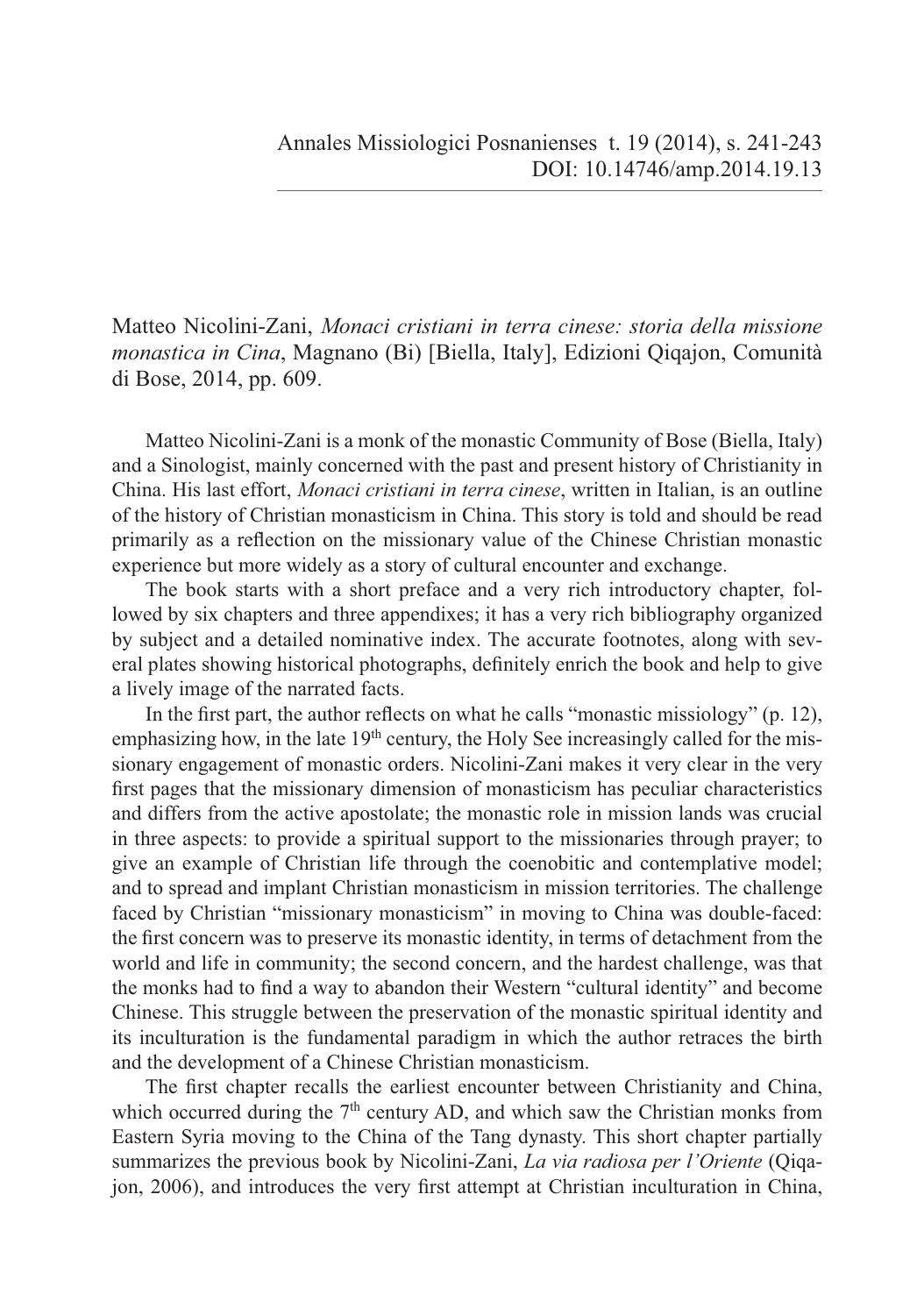showing how the "Luminous Teaching" was presented to the Chinese through the borrowing of concepts and words from Buddhism, Taoism and Manichaeism. In this period, we can hardly assume that a Chinese Christian monasticism was already born, since the communities were only composed of foreign monks and believers; but still, Eastern Christian monasticism flourished for some centuries in the Chinese empire, from the Tang period up to the  $14<sup>th</sup>$  century, i.e. the period of the Mongolian rulers of the Yuan dynasty.

The second chapter describes the monasteries of Discalced Carmelite nuns and one male Carmel, founded in China between 1869 and 1950. The main figures of the Carmelites in China were women, both Western and Chinese, and this part of the story depicts the efforts of both sides to know and understand each other, in order to become sisters and brothers of a same family. This story of Carmel in China, however, does not take into consideration the fact that some male Carmelites were sent to China by Propaganda Fide during the 18<sup>th</sup> century, when they are said to have established at least two communities, and to have published the first pieces of Christian monastic literature in Chinese. It would be interesting to investigate this historical period more in depth, in order to better evaluate the contribution of these first Carmelites.

The third chapter is dedicated to the Trappist enterprise in China, started by a group of French monks in 1883 with the first monastery in Yangjiaping and a second one founded in 1928 at Zhengding, both in the province of Hebei, which surrounds the capital, Beijing. The Yangjiaping monastery gathered more than one hundred monks, most of whom were Chinese; after 1947, the monks of the two Trappist communities were arrested, dispersed or killed during the civil war, and only some members of Zhengding survived and eventually moved to Hong Kong.

Even if Cistercians in China always remained very tied to the European style of the monastic life, a certain degree of indigenization, some prominent Chinese monks, along with the so-called Sino-Christian architecture of their monasteries all testify to the beginning of inculturation of Christian monastic spirituality in China.

The theme of the fourth chapter is again the question of inculturation. The establishment of the Benedictines in China is narrated in three separate sections, respectively dealing with Benedictine groups from America, Belgium, and Germany. The American Benedictines founded the Catholic University of Peking (lately known as Furen University) in 1924, and two monastic communities in Beijing and Kaifeng, which moved to Taiwan in 1949 because of the civil war. The Belgian group is presented through some prominent personalities who made the Belgian Benedictines the most vivid example of the struggle between the preservation of monastic identity and indigenization. The Belgian monk Jehan Joliet (1870-1937), founder and first prior of the monastery in Xishan (Sichuan province), powerfully promoted the emancipation of Chinese monasticism from the "European cage" and firmly proposed some important changes to monastic life, for example, to discard the study of Latin by novices. His views are offered to the reader in the first two appendices of the book, which translate into Italian some of the documents written by this Belgian Benedictine. Joliet's farsighted ideals were considered unacceptable by his superiors at the time, and